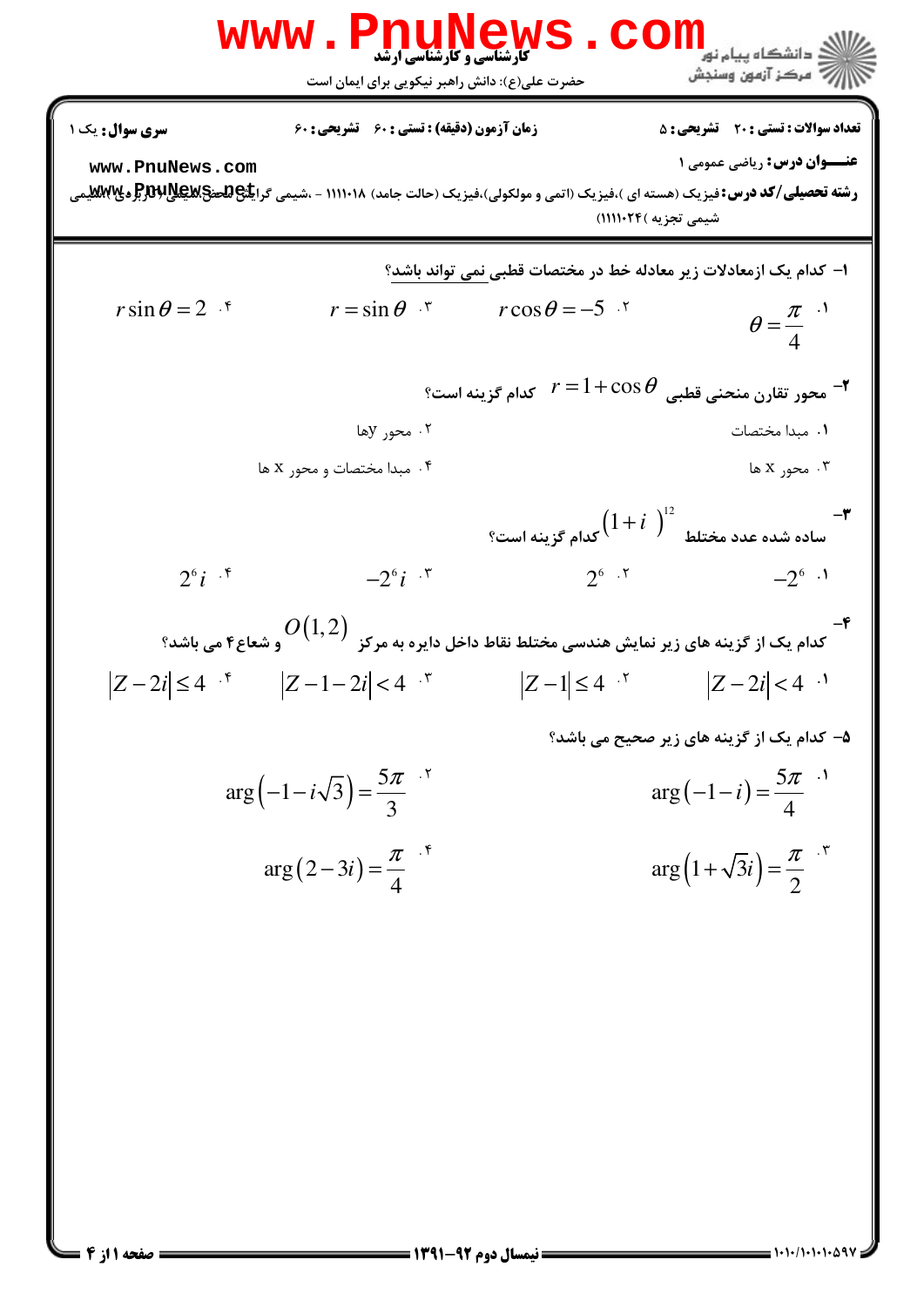|                                 | WWW.Pnunews<br>حضرت علی(ع): دانش راهبر نیکویی برای ایمان است                                                                                 |                                                                                                                                  | <mark>ڪ</mark> دانشگاه پيام نو <mark>ر</mark><br>رُ⁄ کرڪز آزمون وسنڊش |
|---------------------------------|----------------------------------------------------------------------------------------------------------------------------------------------|----------------------------------------------------------------------------------------------------------------------------------|-----------------------------------------------------------------------|
| سری سوال: ۱ یک                  | زمان آزمون (دقیقه) : تستی : ۶۰٪ تشریحی : ۶۰                                                                                                  |                                                                                                                                  | <b>تعداد سوالات : تستی : 20 ٪ تشریحی : 5</b>                          |
| www.PnuNews.com                 | <b>رشته تحصیلی/کد درس:</b> فیزیک (هسته ای )،فیزیک (اتمی و مولکولی)،فیزیک (حالت جامد) ۱۱۱۰۱۸ - ،شیمی گرا <del>یا\$Q&amp;ي</del> ق\$Q#Q&و&Wيسي | (شیمی تجزیه )۲۴-۱۱۱۱۰                                                                                                            | <b>عنـــوان درس:</b> ریاضی عمومی ۱                                    |
|                                 |                                                                                                                                              | ریشه های معادله $1 Z^3 + 8 = 0$ را در نظر بگیرید. به دو سوال زیر پاسخ دهید:                                                      |                                                                       |
|                                 |                                                                                                                                              | ۶- کدام گزینه در مورد ریشه های معادله فوق صحیح می باشد؟                                                                          |                                                                       |
|                                 |                                                                                                                                              | ۰۱ . $\sqrt{8}\,\,$ ریشه های معادله بر روی دایره ای به مرکز $o(0,8i)$ وشعاع $\sqrt{8}\,\,$ قرار دارد                             |                                                                       |
|                                 |                                                                                                                                              | ۲.<br>ریشه های معادله بر روی دایره ای به مرکز $o\big(0,8i\big)$ وشعاع۲ قرار دارد $^{\circ}$                                      |                                                                       |
|                                 |                                                                                                                                              | ۳.<br>ریشه های معادله بر روی دایره ای به مرکز $o\big(0,0\big)$ وشعاع ۲ قرار دارد.                                                |                                                                       |
|                                 |                                                                                                                                              | ۰۴.<br>ریشه های معادله بر روی دایره ای به مرکز $o\big(0,0\big)$ وشعاع $\sqrt{8}$ قرار دارد                                       |                                                                       |
|                                 |                                                                                                                                              | ۷– فاصله بین هر دو ریشه متوالی معادله فوق در کدام گزینه صدق می کند؟                                                              |                                                                       |
| $\pi$ $\cdot$                   | $rac{2\pi}{3}$ .*                                                                                                                            | $\pi$ x                                                                                                                          | $rac{\pi}{3}$ <sup>.1</sup>                                           |
|                                 | -<br>عدد $\,$ موجود در قضیه مقدار میانگین برای تابع $f\left(x\right)=x^{3}-x^{2}-1$ در بازه $\left[-1,1\right]$ کدام گزینه است؟ $\,$         |                                                                                                                                  |                                                                       |
| $c=1$ $\cdot$ <sup>*</sup>      |                                                                                                                                              | $c = -\frac{1}{3}, 1$                                                                                                            |                                                                       |
|                                 | اگر $x=-4$ مجانب عمودی وخط $y=x-1$ مجانب مایل منحنی $\cfrac{ax^2+bx+c}{x+2c}$ باشد آنگاه مقدار $x=-4$                                        |                                                                                                                                  |                                                                       |
|                                 |                                                                                                                                              |                                                                                                                                  | كدام گزينه است؟ $a+b+c$                                               |
| ۰۴ صفر                          | $\mathcal{N}$ . $\mathcal{N}$                                                                                                                |                                                                                                                                  | $6.7$ $-7.1$                                                          |
|                                 |                                                                                                                                              | -۱۰ هقدار تقریبی $\mathop{arc\,otimes\,(0.99)}\limits_{\mathfrak{g}\,(\textcolor{red}{0.99)}}$ با استفاده از دیفرانسیل کدام است؟ |                                                                       |
| $\frac{\pi}{4} + \frac{3}{100}$ | $\frac{\pi}{4} + \frac{3}{200}$ $\frac{\pi}{4} + \frac{1}{200}$ $\frac{\pi}{4} + \frac{1}{100}$                                              |                                                                                                                                  |                                                                       |
|                                 |                                                                                                                                              |                                                                                                                                  |                                                                       |
|                                 |                                                                                                                                              |                                                                                                                                  |                                                                       |

= صفحه 2 از 4 ـــا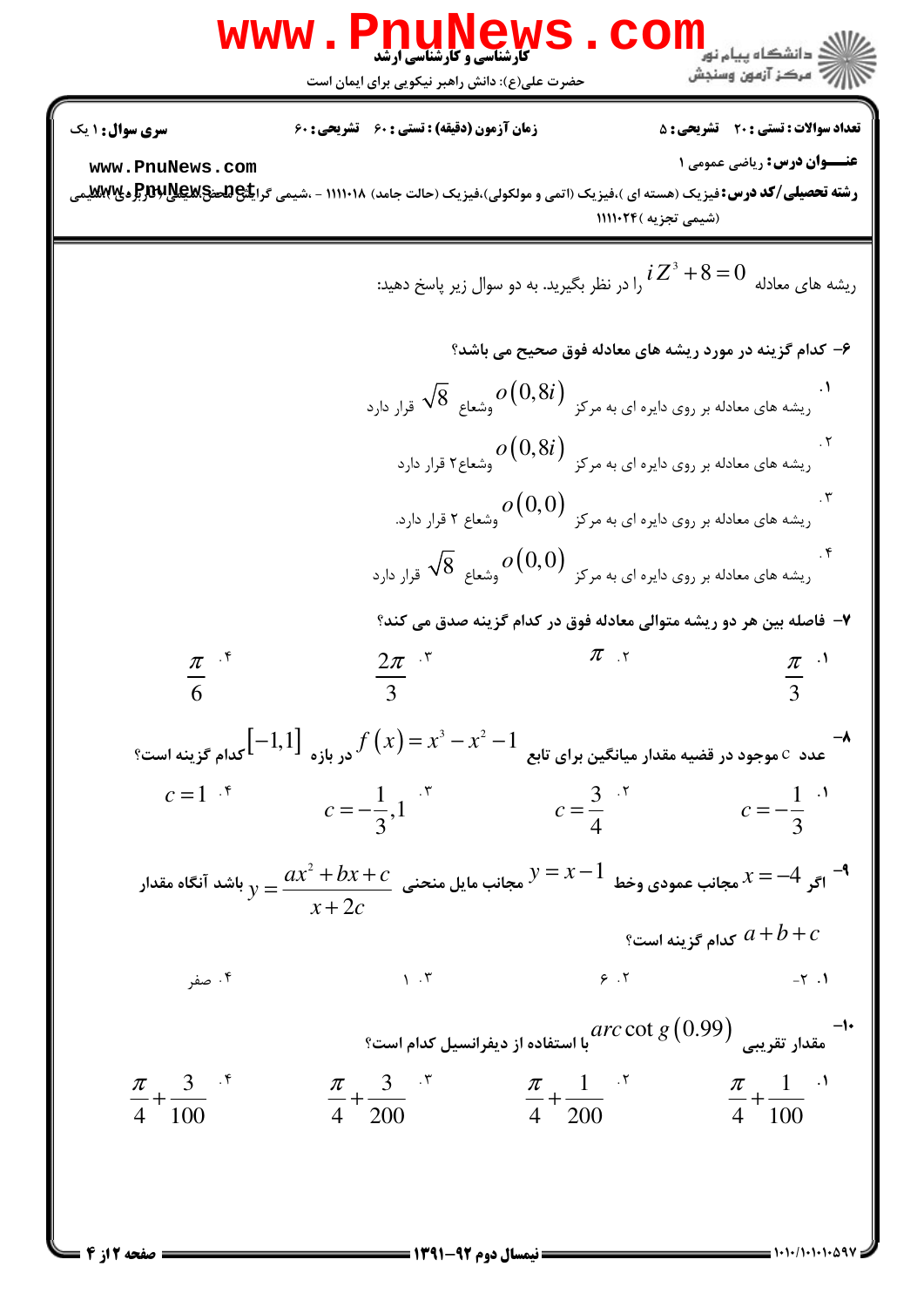|                                 | <b>WWW.PNUNEWS</b><br><b>کارشناسی و کارشناسی ارشد</b><br>حضرت علی(ع): دانش راهبر نیکویی برای ایمان است                                                                                     | <b>CO</b>                              | ے<br>دانشکاہ پیام نو <b>ر</b><br>أآت مركز آزمون وسنجش                                                           |
|---------------------------------|--------------------------------------------------------------------------------------------------------------------------------------------------------------------------------------------|----------------------------------------|-----------------------------------------------------------------------------------------------------------------|
| <b>سری سوال :</b> ۱ یک          | زمان آزمون (دقیقه) : تستی : ۶۰٪ تشریحی : ۶۰                                                                                                                                                |                                        | <b>تعداد سوالات : تستی : 20 قشریحی : 5</b>                                                                      |
| www.PnuNews.com                 | <b>رشته تحصیلی/کد درس:</b> فیزیک (هسته ای )،فیزیک (اتمی و مولکولی)،فیزیک (حالت جامد) ۱۱۱۰۱۸ - ،شیمی گرا <del>یا\$QA من</del> \$QARپلا\$QRپلا#R                                             |                                        | <b>عنـــوان درس:</b> رياضي عمومي 1                                                                              |
|                                 |                                                                                                                                                                                            | (شیمی تجزیه )۱۱۱۱۰۲۴                   |                                                                                                                 |
|                                 | $\lim_{x\to 0} \frac{1}{f(x)}$ اگر به ازای هر $x$ در بازه $\left(-\frac{\pi}{2},\frac{\pi}{2}\right)$ رابطه $x^2+x^2\leq f(x)\leq 4-\cos^2 x\leq f(x)$ برقرار باشد. مقدار $\frac{1}{f(x)}$ |                                        |                                                                                                                 |
|                                 |                                                                                                                                                                                            |                                        | كدام است؟                                                                                                       |
| $\frac{1}{3}$ .*                | $-3.7$                                                                                                                                                                                     | 3.7                                    | $-\frac{1}{3}$ $\cdot$                                                                                          |
|                                 |                                                                                                                                                                                            |                                        |                                                                                                                 |
| $e-2$ $.5$                      | $2 - 2 \ln 2$ *                                                                                                                                                                            |                                        |                                                                                                                 |
|                                 | است؟ $y=\cos{(xy)}+1$ شيب خط قائم بر منحنى $1+\cos{(xy)}+1$ در نقطه $\left(\frac{\pi}{2},1\right)$ كدام گزينه است $^{-1}$                                                                  |                                        |                                                                                                                 |
| $\frac{\pi}{2}+1$ <sup>.*</sup> | $1+\pi$ $\cdot$                                                                                                                                                                            | $rac{\pi}{2}$                          | $\pi$ .                                                                                                         |
|                                 |                                                                                                                                                                                            |                                        | ° حاصل انتگرال $\displaystyle \frac{\cos\big(Lnx\big)}{x}$ کدام است $\displaystyle \frac{\cos\big(Lnx\big)}{x}$ |
| $Ln(\cos x) + c^{-5}$           | $\sin(Lnx) + c$                                                                                                                                                                            | $cos(Lnx) + c$ $-sin(Lnx) + c$ $\cdot$ |                                                                                                                 |
|                                 |                                                                                                                                                                                            |                                        | $^{\circ}$ مقدار انتگرال $\int\limits_{0}^{\cdot} 1\!-\!x dx$ کدام گزینه است $^{\circ}$                         |
| $\frac{-1}{2}$ .*               | $rac{1}{2}$ . r                                                                                                                                                                            |                                        | ۰۱ (مفر                                                                                                         |
|                                 | $\lim_{n\to\infty}\frac{1}{n!}\bigg(\cos\frac{1}{n}+\cos\frac{2}{n}++\cos\frac{n}{n}\bigg)$ مقدار حد $\bigg(\frac{n}{n}\bigg)$ --16                                                        |                                        |                                                                                                                 |
| ۰۴ صفر                          | $\sin 1 \cdot$ *                                                                                                                                                                           | $\mathcal{N}$                          | $-\sin 1$ $\cdot$                                                                                               |
|                                 | ۱۷–<br>حجم جسم حاصل از دوران ناحیه محدود به منحنی $e^{-x}$ در فاصله $\left[0,1\right]$ حول محور x–ها کدام است؟                                                                             |                                        |                                                                                                                 |
|                                 | $rac{\pi}{2}(1-e^{-2})$ $rac{\pi}{2}(1+e^{2})$ $rac{\pi}{2}(1+e^{-2})$ $rac{\pi}{2}(1+e^{-2})$ $rac{\pi}{2}(1-e^{2})$                                                                      |                                        |                                                                                                                 |
| = صفحه ١٣: ٤                    | == نیمسال دوم 92-1391 =                                                                                                                                                                    |                                        |                                                                                                                 |